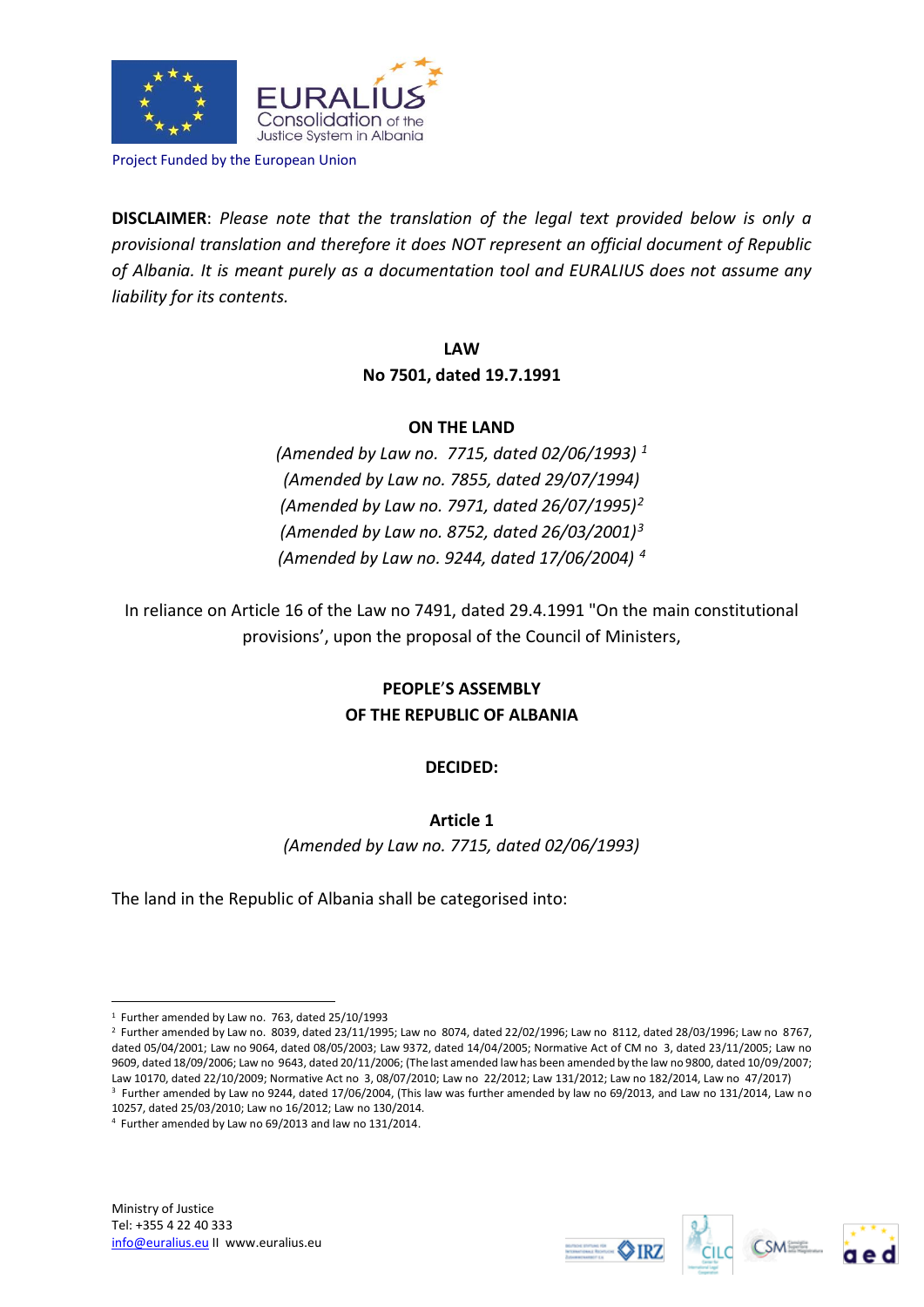a) arable land cultivating crops, tree plantations, vineyards and olive plantations, where ever they are, in the villages, towns and other communities, regardless of their size;

b) land covered by forests, pastures and meadows;

c) non-arable land: those covered by economic, social-cultural buildings, military bases and their surroundings, land occupied by the residing buildings and their surroundings (surrounding walls), land of general use (roads, highways, airports, graveyards); rocky lands, coastal sand surfaces, beaches, land under water (lakes, reservoirs, ponds); various channels, rivers, streams, pebble lands, swamps, squares of buildings and monuments of historic and archaeological interest, as well as the entire other land not falling under letters 'a' and 'b' of this Article.

#### **Article 2**

*(Amended by Law no. 7715, dated 02/06/1993)*

The state grants land to the natural and legal entities. The latter shall enjoy the ownership title on the land surface, as well as the entire rights provided for in this law. The sale and purchase of land is prohibited.

### **Article 3**

The arable land shall be granted at free or lease hold to the local natural or legal entities free of charge.

## **Article 3/a**

*(Added by Law no 7715, dated 02/06/1993)*

The owners of the arable land may lease it out to the natural or legal, local or foreign persons. The provisions of the Civil Code regulating the lease contract shall be applied to leasing out the arable land.

#### **Article 4**

*(Amended by Law no. 7715, dated 02/06/1993) (Repealed by Law no. 9244, dated 17/06/2004)*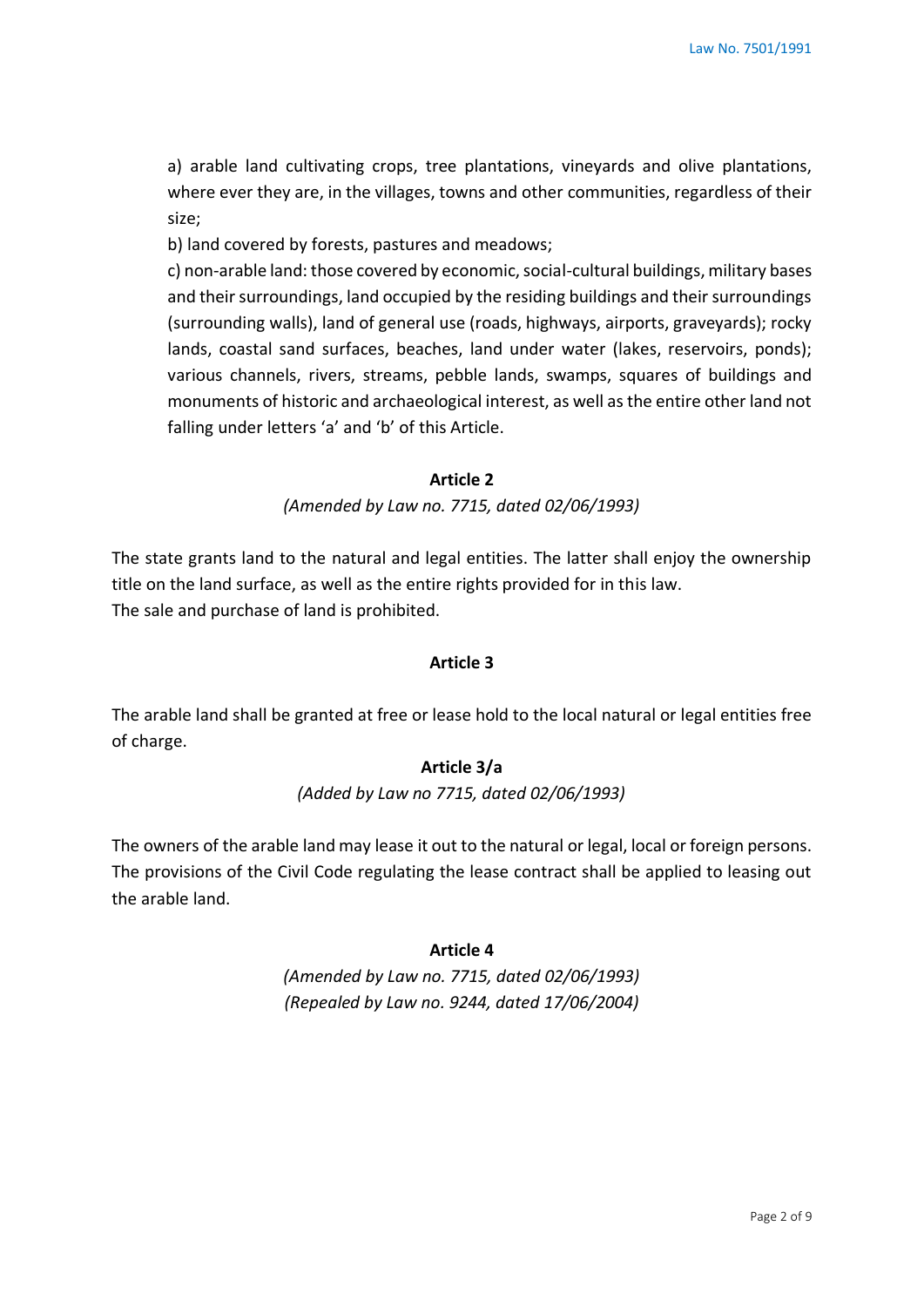The member families of the agricultural cooperative shall, following the apportioning of the land, be entitled to get separated and come up as an independent entity, thus obtaining ownership over the arable land belonging to them out of the entirety of the entity they are part of. The size and location where the land shall be granted shall be decided by the land commission.

The state shall, regarding the families of the villages in hills and mountainous zones not being provided with the necessary surface of the arable land, make arrangements and guarantee other living sources through the subsidies, enhancing investments for the employment of the people and establishing

the social assistance and controlled movement of the population, based on a program determined by the Council of Ministers.

#### **Article 5/a**

*(Added by Law no 7855, dated 29/07/1994)*

The land commissions of villages shall hand over the documentation regarding the apportionment of the land to the district cadaster section according the foreseen provisions and criteria.

### **Article 6**

The families residing in the village and not being member of the agricultural cooperative and families working and living in agricultural enterprises shall be granted arable land at leasehold, the size of which shall be determined upon the decision of the Council of Ministers.

### **Article 7**

*(Amended by Law no. 7715, dated 02/06/1993)* 

Regarding the granting of the land at free or lease hold to the legal or natural persons, as well as to the effect of avoiding the irregularities, there shall be established: the land governmental commission at the Ministry of Agriculture and Food, the commission for apportioning the land at the district council, commission for apportioning land at the commune and the commission apportioning the land in the village.

The rights and duties of the commissions shall be determined upon the decision of the Council of Ministers.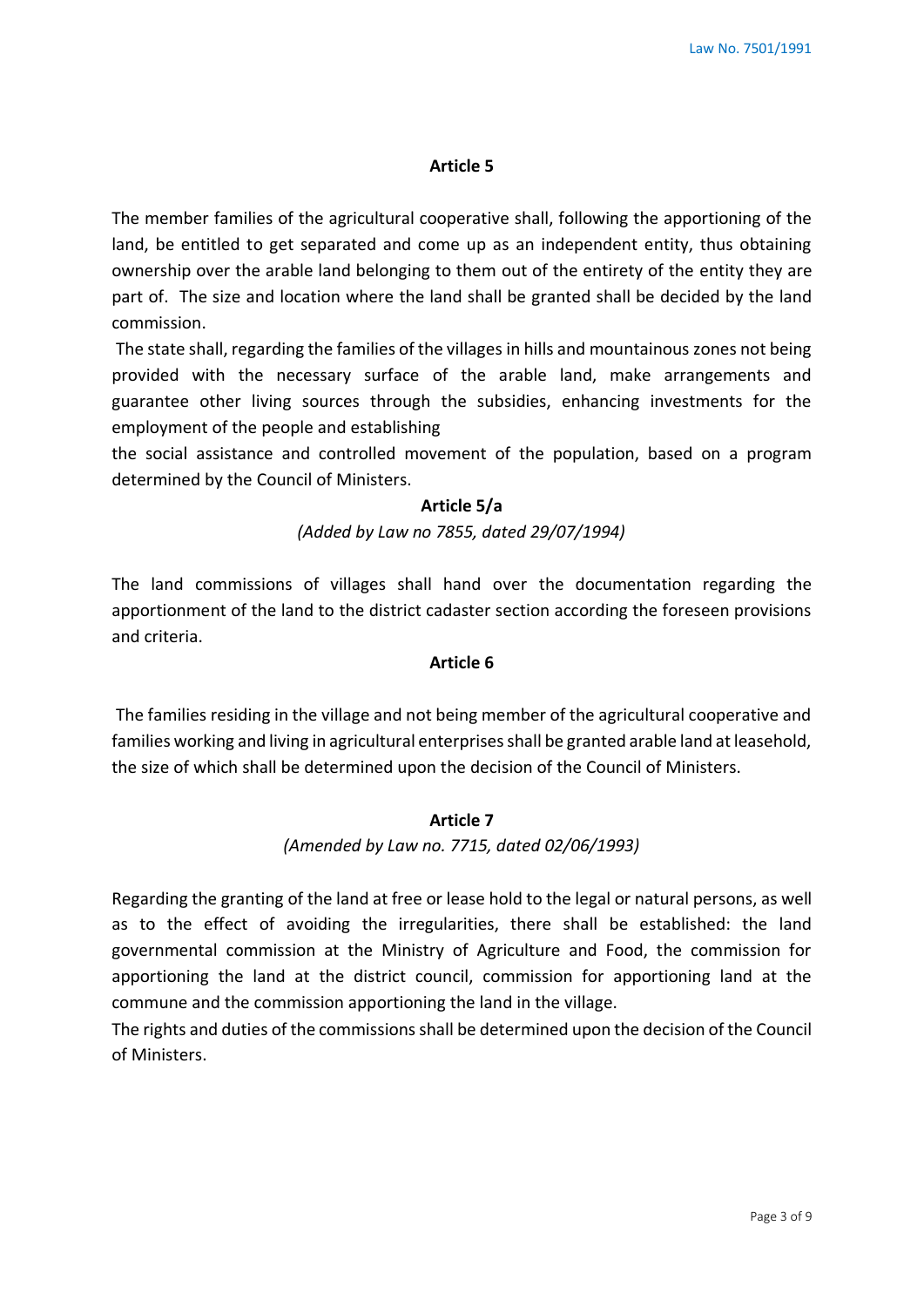Regarding granting the land at free or lease hold to the legal or natural persons, no previous ownership shall be recognised, neither its size or bounds prior to the collectivisation.

#### **Article 9**

The specialised state body regarding the tabulation of the land data shall be the cadaster at the executive committee at the people's council of the district.

### **Article 10**

*(Amended by Law no. 7715, dated 02/06/1993)*

The land being transferred to the free or lease hold of any legal or natural person shall be registered in the cadaster.

Registered in the land cadaster shall also be any amendment being effected subsequent to the registration.

Where the distribution of the land ownership titles has been completed and any legal or natural person does not consent to obtaining the title certificate, they shall be officially notified in writing within 15 of the completion of

distribution of ownership title certificates to obtain it. Where even a month of being notified they do not obtain the certificate or, having obtained it upon declaring in writing that they abandon the land, they shall forfeit the freehold or the leasehold over it. The land shall, in such instances, be available to the state.

### **Article 11**

*(Repealed by Law no 9244, dated 17/06/2004)*

### **Article 12**

*(Repealed by Law no 9244, dated 17/06/2004)*

#### **Article 13**

*(Repealed by Law no 9244, dated 17/06/2004)*

### **Article 14**

*(Repealed by Law no 9244, dated 17/06/2004)*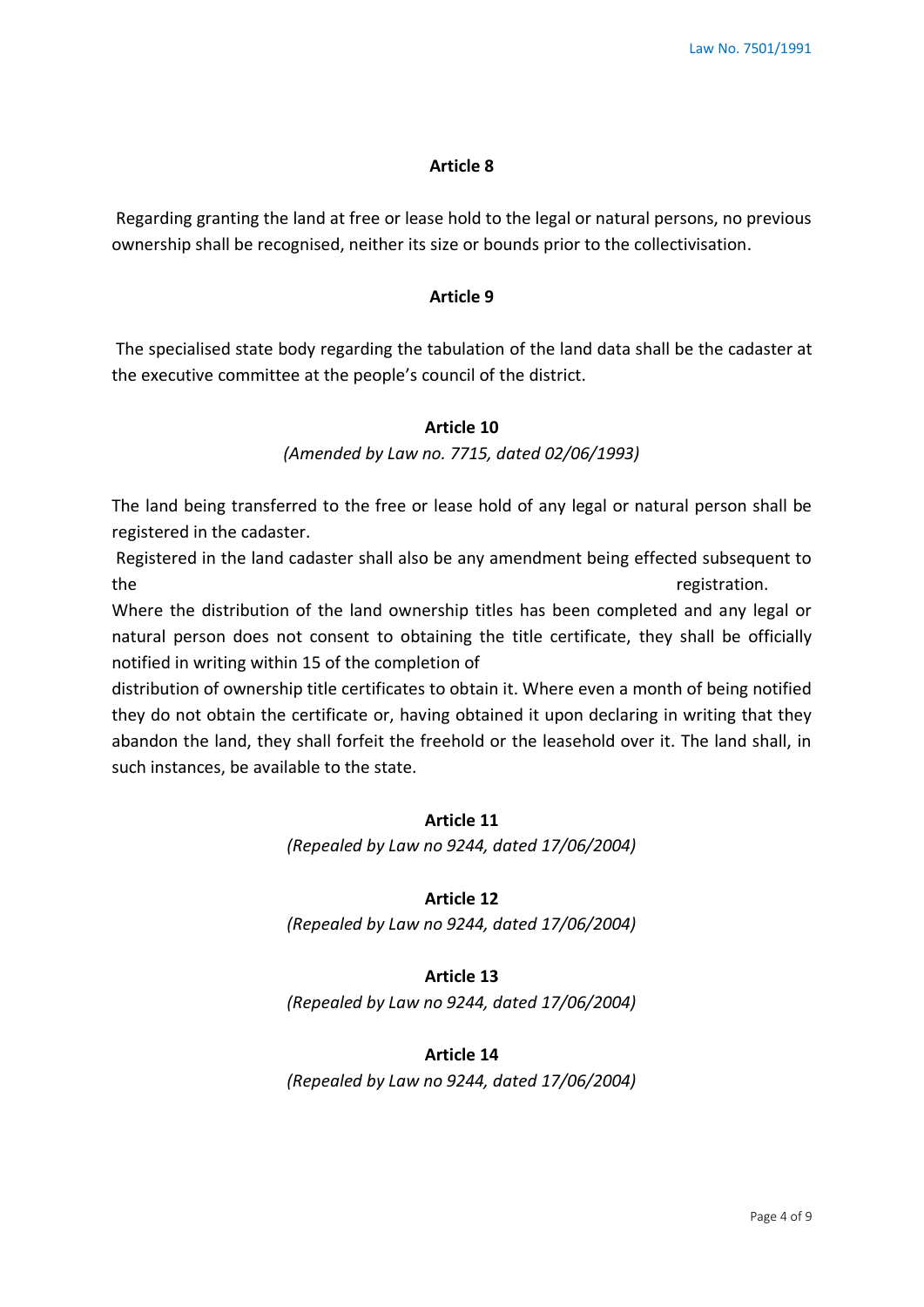*(Repealed by Law no 9244, dated 17/06/2004)*

### **Article 16**

*(Repealed by Law no 9244, dated 17/06/2004)*

#### **Article 17**

*(Repealed by Law no 8752, dated 26/03/2001)* 

#### **Article 18**

Upon the approval of the design projects and construction sites by the respective bodies, the ownership over the land shall be transferred to those doing the construction, however, not earlier than three months of the initiation of works. The amendment to the cadaster item shall be effected upon the works being initiated.

### **Article 19**

*(Amended by Law no. 7715, dated 02/06/1993)* 

Freehold or leasehold of legal or natural persons over the land shall be abolished upon various constructions or other economic activities being accomplished due to indispensable state needs and following the approval of the respective body. Upon lands being at the freehold of the legal and natural persons being occupied due to such needs, the state shall be obliged to compensate with equivalent land and, upon this being impossible, the investments having been made and the real value of land shall be reimbursed. The disputes regarding the reimbursement rate shall be resolved by the court.

### **Article 20**

*(Repealed by Law no. 8752, dated 26/03/2001)* 

#### **Article 21**

*(Amended by Law no. 7715, dated 02/06/1993)* 

The local governance bodies shall, within their scope of jurisdiction, prohibit any occupation or use of land at variance with this law and other bylaw acts for implementing this law. In the event of occupation, damaging and illegal construction by legal or natural persons, the aldermen, commission of apportionment of land, as long as the latter is functional, the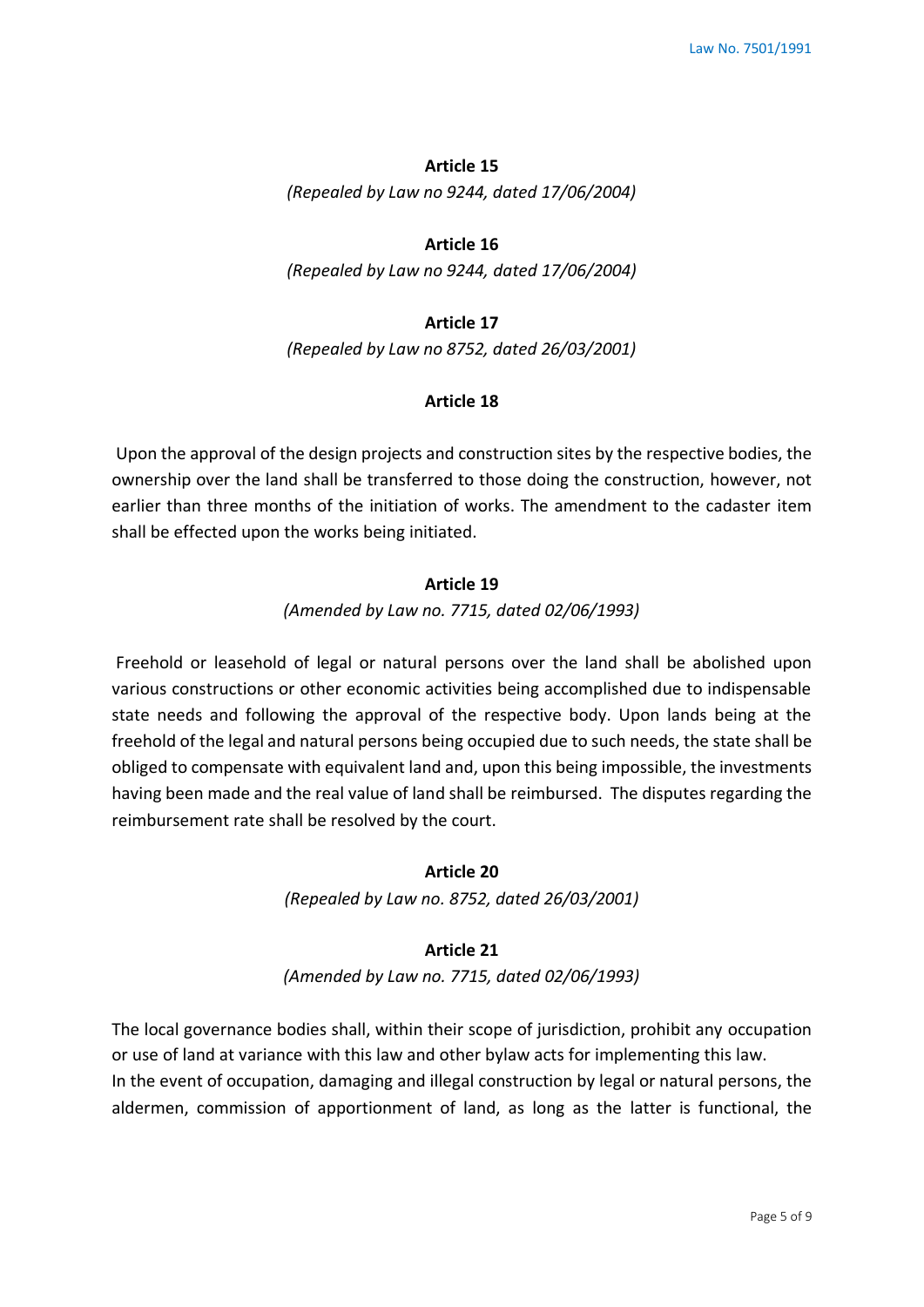cadaster employee, legal town planning employee and the police officer shall be obliged to make a denunciation regarding the violation of this law.

Entitled to file a denunciation regarding the violations referred to in this Article shall be also with the owners and users of the land being in possession of the act granting the title.

The denunciation shall be made through minutes-taking and it shall be lodged within two days with the commune or municipality council assuming authority over this violation.

The commune or the municipality council shall, within 15 days of obtaining the denunciation, be obliged to convene and decide upon:

a. releasing and restoring the land to the previous situation within 3 days;

b. demolishing the building having been built illegally on the land of its territory and restoring the land to the previous situation within 5 days;

(The expenses for restoring the land to the previous situation shall be imposed on the offender.

Proceeded for letter 'a' and 'b' shall be in the instance of amendment of cadaster item as arable land);

c. imposing a fine of 5 ALL per square meter;

ç. indemnifying for the economic damage having been sustained by the natural or legal person, to whom the land has been granted in free or lease hold;

Where the land has not been apportioned, the indemnification shall be made to the municipality or commune.

Proceeded in letters 'c' and 'ç' shall be in the instances of land occupation used for arable purposes.

The decision of the commune or municipality council shall be final.

The law and order bodies shall, within their respective jurisdiction, be obliged to enforce the decision of the commune or municipality council within 5 days.

*(Amended by Law no 7763, dated 25/10/1993)* Upon the offender residing within the jurisdiction of another district, the body having jurisdiction where the offender is residing shall be tasked with the enforcement of the decision determined in Article 2 of this law.

*(Amended by Law no 7763, dated 25/10/1993)* The decision of the commune and municipality council is a final executive title.

*(Added by Law no 7763, dated 25/10/1993)* Tasked with the enforcement of the decision of the communal or municipal council according to letter 'c' and 'ç' as long as the offender does not pay the fine voluntarily shall be the enforcement office of the district court, which is to effect the enforcement of the decision within 15 days.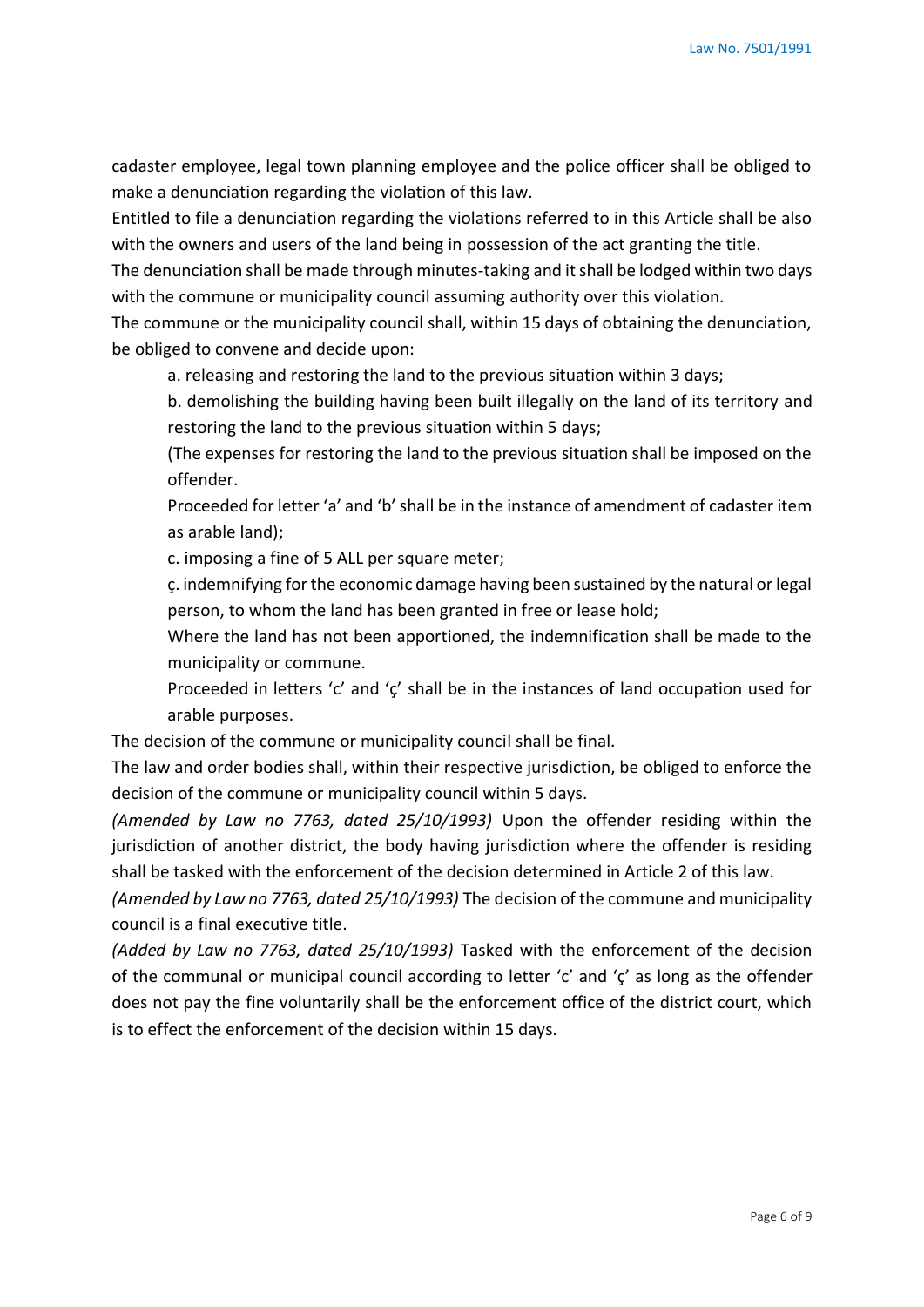Upon the land being acquired, occupied or harmed by a third person, the owner or leaser is entitled to approach the court.

#### **Article 23**

### *(Amended by Law no. 7715, dated 02/06/1993)*

The persons behaving at variance with the provisions of this law and with specific provisions of the acts of the Council of Ministers touching upon this issue, not making the protective arrangements, not recuperating the land within the timing set out in the contract, as well as failing to notify the cadaster office within the time lines on the changes to the situation of the lands at free or lease hold while missing out legitimate cause, shall, as long as these violations do not consist a criminal offence, be sentenced for having committed criminal contraventions to a fine ranging from 2000 to 5000 ALL by the head of cadaster office in the district.

A remedy may be filed against this decision within 10 days of the announcement or notification with the head of the executive committee of the people's council of the district, which decision shall be final.

The persons occupying, harming or misusing land at variance with the legal provisions in whatever fashion shall be convicted in accordance with the provisions of the Criminal Code.

### **Article 23/a**

#### *(Added by Law no 7855, dated 29/07/1994)*

The commissions proceeding at variance with Article 1 of this law and with the other legal and by-law acts in filling out the documentation of apportioning the land, as long as such actions do not amount to criminal offences, any member of the commission of whatever level depending on the degree of responsibility shall be sentenced for having committed administrative contravention from 2000 to 5000 ALL.

The fines shall be imposed by the head of the district council in the capacity of the head of the district land commission.

The decision shall be final.

### **Article 24**

*(Repealed by Law no. 8752, dated 26/03/2001)*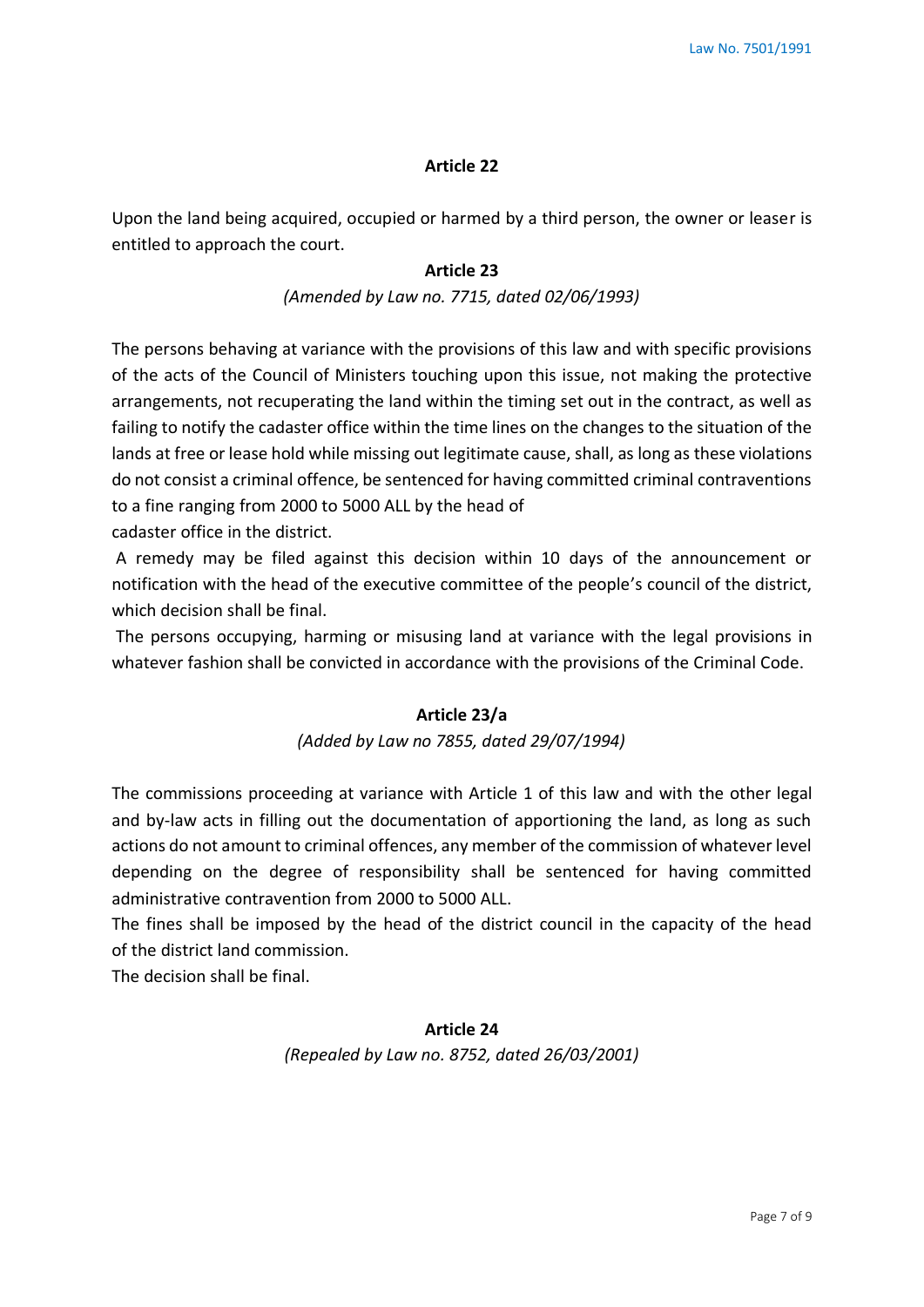The arable land being acquired at freehold under this law shall be succeeded under the legal provisions on inheritance about to be approved.

## **Article 26**

Law no. 5686, dated 21.2.1987 "On land protection" as well as all the other by-law provisions running counter to this law shall be repealed.

### **Article 27**

This law shall enter into effect immediately.

**PRESIDENT OF THE REPUBLIC** 

**Ramiz Alia** 

## **Articles added by amending laws**

## **Article 4**

*(Added by Law no 7763, dated 25/10/1993)*

Ministry of Justice shall be obliged to make additional appointments for bailiffs in each district referring to the needs for enforcing such decisions.

#### **Article 3**

*(Added by Law no 7855, dated 29/07/1994)*

Where even after this measure the head or secretary of the commission do not hand over the documents, they shall be denounced for criminal prosecution by the district lands commission in connection with the abuse of office.